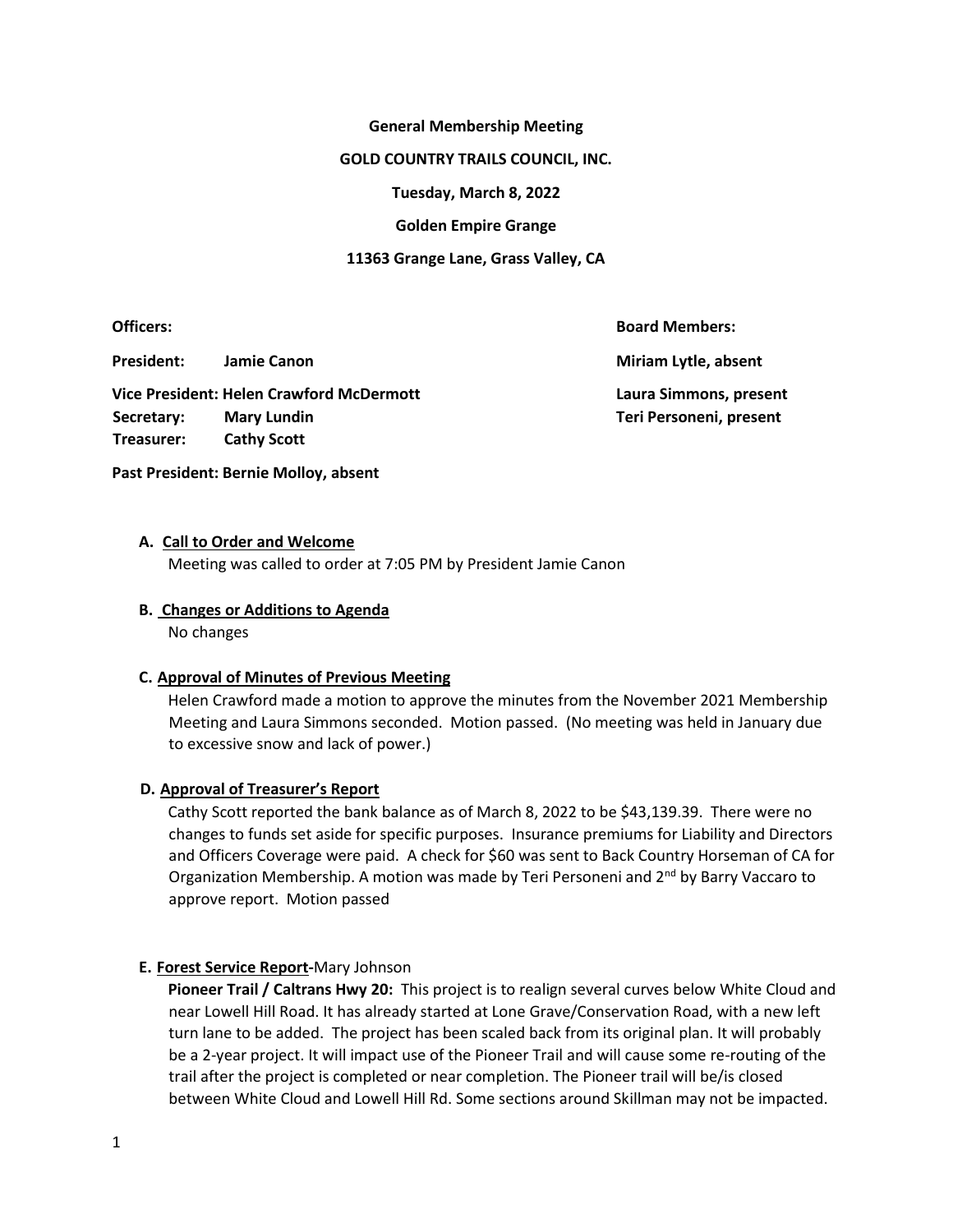Per Paul Hart, he figures about a month will be needed to rebuild the trail, which will be rerouted in some places, probably within 100 yards below the current trail. He is keeping the need for water access at the Steephollow Creek crossing on his watch list. He believes that most of the curve alignments will be using fill instead of "bridges", but Paul did say there will be wildlife under crossings made in the new sections. 

**New Trail Construction:** New trails are being constructed primarily for bicyclists on the south/east side of Hwy 20 near Conservation Road. BONC has completed 1 loop already and has a work day scheduled this weekend for the climbing trail. Those trails will be open for use soon. The Yuba River Ranger District announced the project over a year ago and approved construction with a decision memo. The purpose of the project is to help disperse use of the trails in the Lone Grave System for "optimized" bicycle use for sport riders vs. recreational riders. Specific and pertinent to hikers and equestrians is the plan to return the Hoot trail into a more standard non-motorized trail. In the future a new trailhead parking area will be created near the Hwy 20/ Conservation Road intersection. With the construction of the new trail system, the inventory and trail decisions of the existing Lone Grave trails will be put on hold until the impacts of the new trails system can be evaluated.

**Lone Grave Trail Map:** The new map and signs are still in the works. Although the official forest service map is delayed, a map showing the system trails as they are now will be printed and posted on the kiosk at the GCETH. Hand out maps will also be made available through the forest service and on Avenza. The color-coded trail marking signs are no longer being used. The Forest Service is now marking the trails.

**Lone Grave acknowledgement sign:** The project of cleaning up the wooden sign that lists the groups and individuals who donated to the trail head construction was taken on by Andi Duncan. It included painting the metal sign stand and cleaning and oiling the wooden sign.

# **F. Old Business**

#### **1. Signage at Lone Grave Update**

See update in FS report. The sign will be rehung in the metal stand on April  $16^{\text{th}}$ .

# **2. Trail tracking software**

Toni Owen gave a presentation of the ride tracking software she uses that tracks your ride and then can be transferred to another user or even a website for downloading by other riders. No cell service is needed as it works off satellite. A committee was formed to research the most commonly used softwares, such as All Trails, Avenza, etc. One to three of the most user-friendly applications will be presented to the club.

# **3. Poker Ride Progress Update**

Jamie Canon announced the date for the upcoming Poker Ride Fundraiser will be June 4, 2022. There were 3 responses from the email requesting volunteers, although they have not been available to finalize plans. Help to make the Poker Ride happen is still needed. The Upper Burlington to Skillman trails should still be available even with the Hwy. 20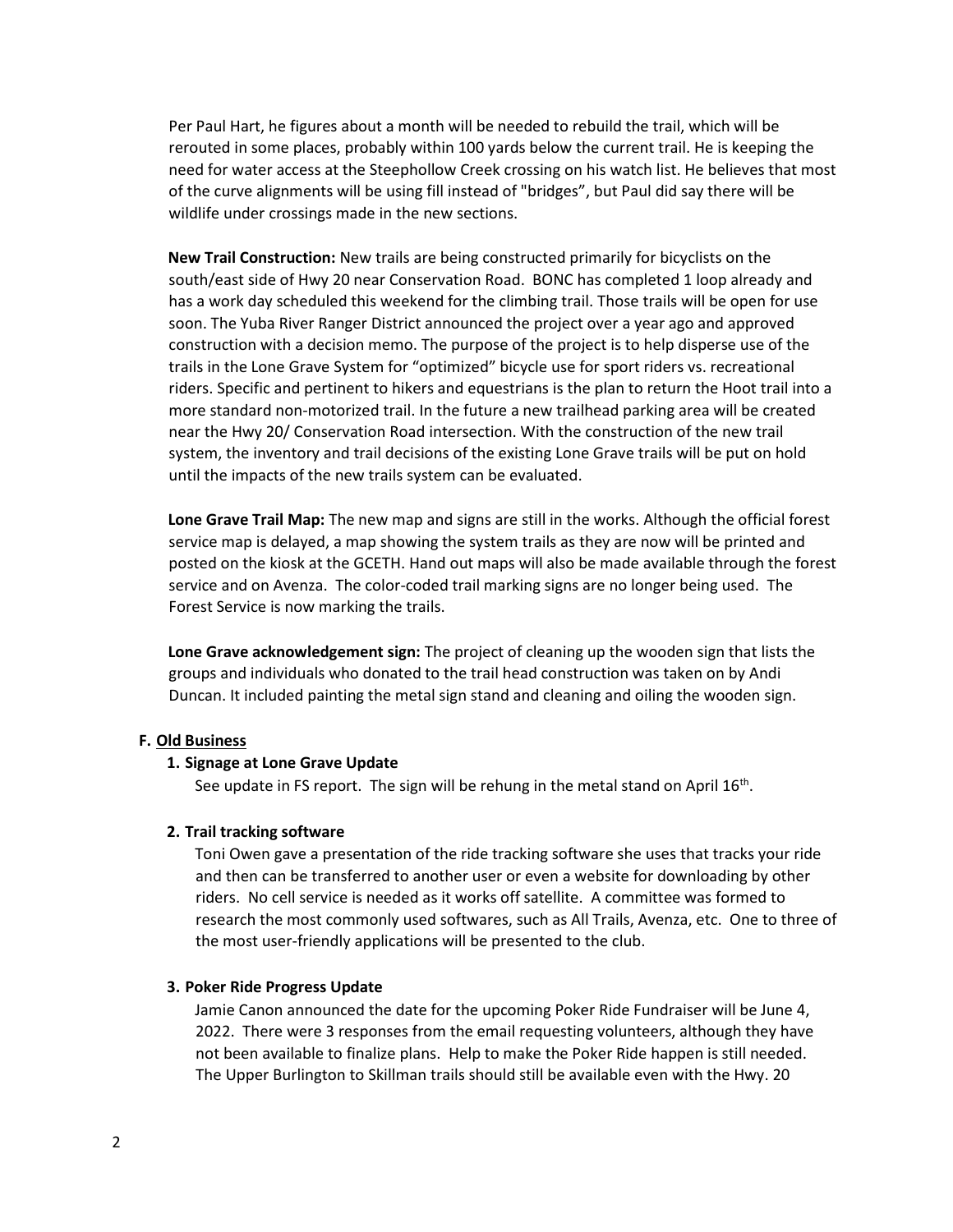roadwork. Motorcycle trails are used as well as non-motorized trails in the marked ride. Woods Riders Motorcycle Club can notify their members about the event.

#### **4. New Member Social Announcement**

Information will be forthcoming about the New Member Social to be held on April  $12<sup>th</sup>$  in conjunction with the Board of Directors Meeting. Laura Duncan gave a brief introduction of the information to be shared with new members to help them understand what GCTC does and its purpose. She encouraged all members to attend and share their experiences with GCTC. Jamie reminded members how important it is to meet and talk with those just joining GCTC so they know they are welcomed.

#### **G. New Business**

#### **1. Free Handouts Around Town** Not

yet available. No discussion.

# **2. March Spenceville Ride and April Tulip Ride**

The March Spenceville ride was postponed, probably until April, due to the contagious EHV-1 outbreak. The April 20<sup>th</sup> Tulip Ride at Ananda is full and the 2<sup>nd</sup> date of April 27<sup>th</sup> is also full.

## **3. P2M Scoping Letter Appreciation**

Jamie thanked all those who worked so hard on the Pines to Mines Scoping Letter response. The input of equestrians regarding the Forest Service's decision to possibly include E-bikes on the proposed non-motorized trail is vital to the safety of all those who will use this trail.

# **4. GCTC joining BCH**

Laura Duncan explained the reason GCTC has joined Back Country Horsemen of CA, Mother Lode Unit, and the national BCH of America, as an Origination Member. This organization provides legal action for preservation of trails for stock use. They have lobbyists and environmentalists working to this end that smaller groups like ours cannot provide. Per Norma Kohlbaker, Membership Coordinator BCHC Mother Lode Unit, we "are now part of a major equestrian, non-profit service group promoting education, maintenance and protection of trails. BCH promotes public awareness and interest in the historical aspect of horsemen and stock in the backcountry and works to educate users on ways to use the trail and forage in a manner that conserves our backcountry resources."

You can join as an individual or family if you would like to receive BCH emails, announcements, and newsletters.

# **5. New Membership Chairperson Announcement**

Cathy Chase has stepped down after a very appreciated time as Membership Chair. Toni Owen has volunteered to take on this position. Thank you, Toni, for stepping up.